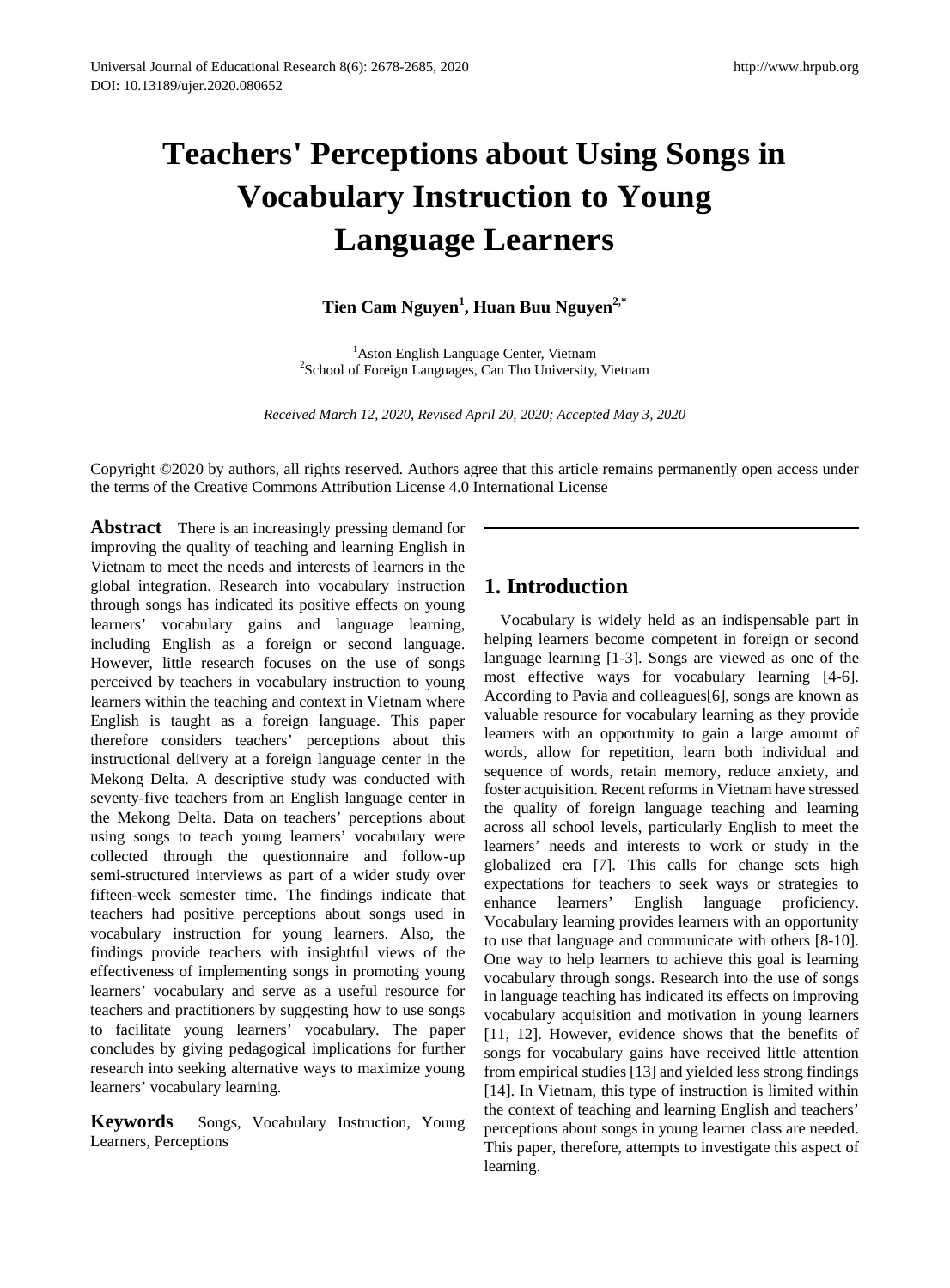### **2. The Literature**

The following section reviews the literature on perceptions, young learners and vocabulary learning, songs and vocabulary instruction.

#### **2.1. Perceptions**

There are several definitions of perceptions in the literature. Perceptions are defined as an individual's ability to think and understand information or the world around us through senses [e.g.[, 15,](#page-6-9) [16,](#page-6-10) [17\]](#page-6-11). Perceptions are viewed as an experience-based process of information [\[16\]](#page-6-10) or a process of recognizing, organizing, and interpreting information [\[15\]](#page-6-9). These views imply that teachers' perceptions are key to the teaching and learning process. In particular, teachers must perceive that their instructions are accountable for learners to approach or acquire foreign languages, particularly English [\[18\]](#page-6-12). For the purposes of this study reported in this paper, the term 'perceptions' refers to teachers' understanding or awareness of doing things that enhance learners' knowledge.

#### **2.2. Perceptions about Vocabulary Instruction**

Studies have shown that teachers perceived vocabulary instruction as an essential part of language teaching and learning, especially in learning a foreign language [\[3,](#page-6-13) [9\]](#page-6-14). Two approaches to vocabulary instruction include explicit and incidental learning [\[1\]](#page-6-0). While the former is targeted at word study, the latter involves focusing more on the use of language than the learning itself. As depicted as incidental, vocabulary instruction denotes words learned through exposures in the contexts and experiences [\[19,](#page-6-15) [20\]](#page-6-16) or in other words, it is viewed as a by-product of reading and listening in and outside the classroom milieu[\[21\]](#page-6-17). Thus, this practice influences vocabulary learning of learners. This type of instruction also enables learners to develop four language skills of reading, writing, speaking, and listening for meaning-focused, fluency, and language-focused features [\[22-24\]](#page-6-18). Meaning-focused instruction involves key ideas from particular messages generated by the learners to others. Fluency entails practices that learners are likely to become fluent and capable of using the target language. Language-focused vocabulary knowledge takes place when other aspects of language, such as grammar, writing, and syntax to name a few, are provided during instruction [\[24\]](#page-6-19). From these perspectives, this study provides insights into the potentiality of the use of vocabulary strategies to promote young learners' vocabulary gains.

#### **2.3. Young Learners and Vocabulary Learning**

There are several ways to define the term 'young learners' in the literature. The term 'young learners'

generally understood as any learner under the age of eighteen can be vague since it indicates a varying age range with regard to big difference in physical, emotional, social, and cognitive development among children[\[25\]](#page-6-20). Thus, to clarify this concept, Ellis suggests a list of terms to describe young learners according to life stage to align with early years, pre-primary and primary schooling in English language teaching profession for age range from two to five, six to ten or eleven respectively. Young learners are viewed as either first-year learners of formal schooling, or those between the ages of five or six to eleven or twelve[\[26\]](#page-6-21) or any learners from five to twelve to learn a foreign or second language [\[27-29\]](#page-6-22). In this study, young learners are defined as ones from the age of five up to nine years old since kids first start very basic English classes at a foreign language center.

Young learners process information in both their native language (L1) and foreign language (L2) differently from adult learners because the former classify words related to concrete objects from an early age [\[30\]](#page-6-23). Young learners, who even do not quite understand why or how to do things, tend to be more active, enthusiastic, and energetic to participate in an activity than adult learners. Young learners tend to lose concentration more quickly and are less able to keep themselves interested in doing difficult tasks [\[31\]](#page-6-24). Young learners are interested in imagination and movement [\[32\]](#page-6-25). In other words, they are energetic and physically active because they cannot sit in one place for too long [\[33\]](#page-6-26). These views suggest that young learners' vocabulary acquisition is an active process that engages them with language contexts or patterns. As vocabulary plays a crucial part of language proficiency and communication with others [\[8,](#page-6-4) [34,](#page-6-27) [35\]](#page-7-0), young learners need to be provided greater exposure to lexical knowledge in effective ways.

#### **2.4. Songs in Vocabulary Instruction to Young Learners**

Research has indicated that songs can be a potential tool for facilitating young learners' vocabulary learning and enhancement [e.g., [4,](#page-6-1) [36,](#page-7-1) [37\]](#page-7-2). Songs, as pieces of music, benefit young learners in several ways. Songs offer a gaiety, fun and friendly atmosphere in the classroom and tendentiously attract the attention of young learners [\[38,](#page-7-3) [39\]](#page-7-4). According to [\[4\]](#page-6-1), songs can impact on the receptive lexical knowledge of learners when exposed to both sung and spoken forms through a theme or topic[\[11,](#page-6-5) [14,](#page-6-8) [40\]](#page-7-5). Songs help teachers to provide young learners with language knowledge based on teachers' design of different activities and draw young learners' attention easily [\[41\]](#page-7-6). They allow learners to get a large amount of words, expose to using both individual and sequences of words through repetition and occurrences, retain words, and reduce anxiety in classrooms[\[6,](#page-6-2) [14\]](#page-6-8). As noted by [\[12\]](#page-6-6), the popularity of the use of songs in foreign language classes is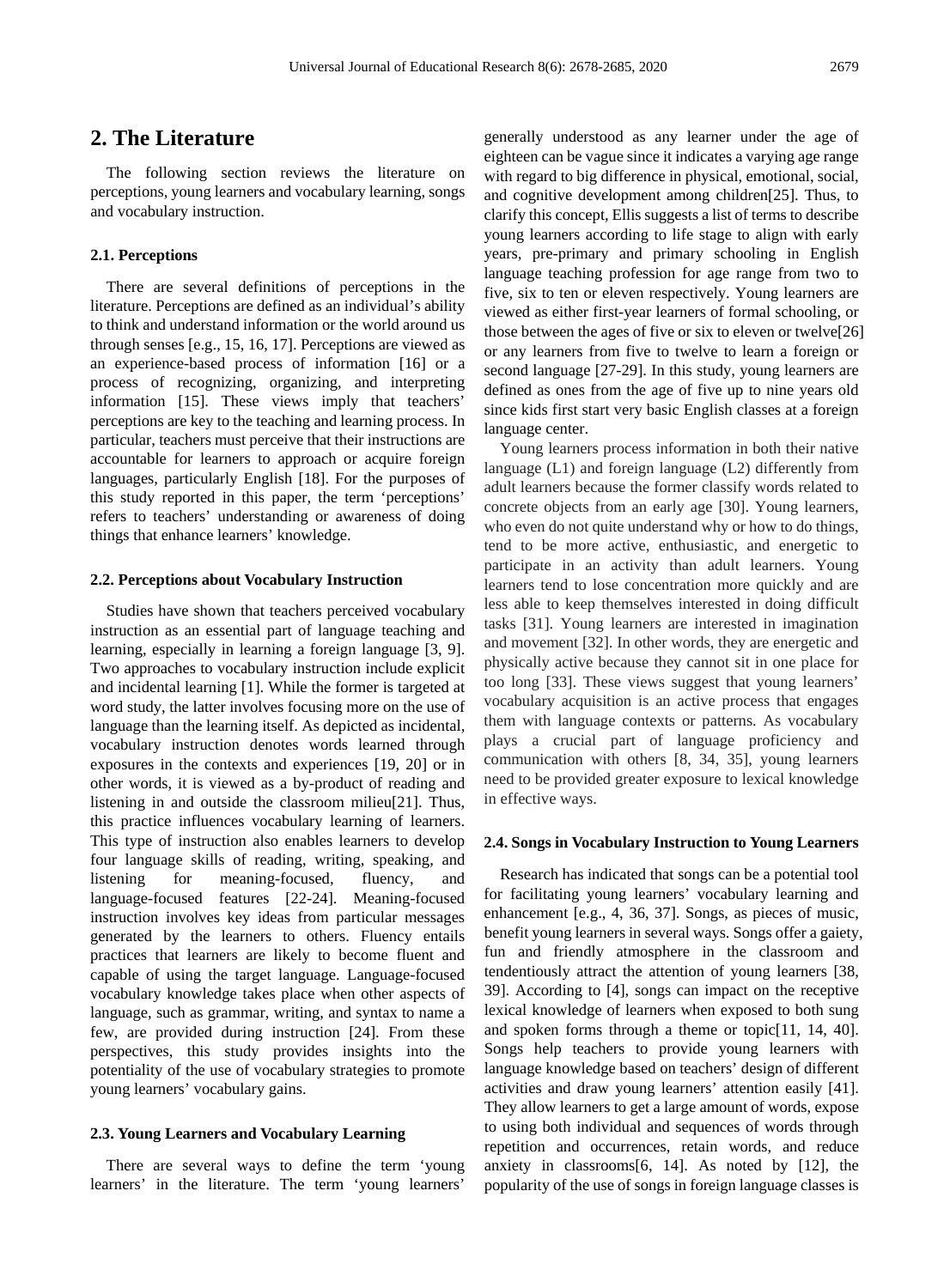evidenced in United States [\[42\]](#page-7-7), the United Kingdom [\[43\]](#page-7-8), China [\[44\]](#page-7-9), Greece [\[45\]](#page-7-10), Japan [\[46\]](#page-7-11), Malaysia [\[47\]](#page-7-12), and Vietnam [\[48\]](#page-7-13). Furthermore, songs used in English classrooms can foster learners' interest and motivate them to learn and enhance their vocabulary gains in English [\[5,](#page-6-28) [49\]](#page-7-14). Despite a plethora of empirical research of the effects of songs in young learner classes, the question as to perceptions about vocabulary acquisition with songs remains scarce. This paper attempts to fill the gaps in the literature on teachers' perceptions about songs used within the Vietnamese context of teaching and learning English to enhance young learners' vocabulary growth.

### **3. The Study**

This study was undertaken in a foreign language center in the Mekong Delta area over a fifteen-week semester period of academic years 2018-2019. The aim was to examine teachers' perceptions about the use of songs in vocabulary instruction to young learners.

A descriptive study using mixed- methods design was conducted to investigate teachers' perceptions about songs used in vocabulary instruction to young learners at a foreign language center. Questionnaires, classroom observations, and interviews were the three research instruments. The thirty-three questionnaire was organized into four clusters. The first cluster focuses on teachers' perceptions about the use and benefits of songs in vocabulary instruction [items 1-15]. The second cluster is targeted at teachers' views of challenges of using songs while teaching vocabulary [items 16-20]. The third cluster sough to explore teachers' ways of selecting songs in vocabulary instruction [items 21-27]. The fourth cluster is centered on teachers' implementation of songs to teach young learners' vocabulary. There are two open-ended questions at the end of the questionnaire for obtaining further ideas or views from teachers. Classroom observations were the second tool for recording the happenings or occurrences of teachers' implementation of songs in their classes. At the end of the study, semi-structured interviews were conducted with teachers to obtain their views of the four above-mentioned aspects in the questionnaire. However, for the purposes of this paper, the data discussed are mainly drawn from the questionnaires and interviews with the teachers. Pseudonyms were used to protect teachers' identities.

Participants in this study were seventy-five teachers at a foreign language center in the Mekong Delta, Vietnam. At the time of the study, the range of the participants' teaching experience was from one to five years. The teachers' participation was voluntary when they were asked to respond to the questionnaire. Of the total population, nine teachers were selected to participate in the semi-structured interviews to gain insights into their views of songs to teach young learners vocabulary. Each interview took

approximately half an hour.

The quantitative data from the questionnaire were statistically analyzed using an SPSS (Statistical Package for the Social Sciences). The questionnaire is weighted by the rubric of five-point Likert scale (1=strongly disagree; 2=disagree; 3=neutral/ undecided; 4=agree; and 5=strongly agree). The pilot study was delivered to forty-two teachers who were working in other language centers to check the reliability of the items in the questionnaire. The Cronbach's alpha for this pilot .791 indicates the high reliability of the questionnaire for collecting the data for this study. All interview responses were recorded, transcribed, and translated from Vietnamese to English. The data were analyzed by thematic analysis.

### **4. Findings**

#### **4.1. Findings from Questionnaires**

This section presents the findings of the study with regard to teachers' perceptions about the use and benefits of songs in vocabulary instruction in EFL young learners classrooms. The findings reveal teachers' positive perceptions about this area of study.

#### **4.2. Insights into Teachers' Perceptions about Songs in Vocabulary Instruction**

Section One of the questionnaire contains nine items with regard to teachers' perceptions about songs in vocabulary instruction to young learners (VIYLs), as shown in Table 1.

Table 1 shows that teachers' perceptions about songs in vocabulary instruction to young learners are at high level. Of the total of 75 surveyed teachers responded to the questionnaire, 74 teachers (98.6%), the highest response rate, indicated that songs are effective in teaching vocabulary to young learners (item 2), followed by 71 teachers (94.7 %) who believed that songs are essential and draw learners' attention to the lesson (items 1 &4). When asked if songs are important to develop young learners' vocabulary (item 3), 69 teachers (92%) indicated the high level of agreement on the role of songs. Songs are also reported as providing young learners with opportunities to practice (85.3%), learn English (84%), and identify word meanings in context (82.6%), and maintain frequent practice (80%). These results show the high level of agreement or consensus among teachers about the effectiveness of songs to improve young learners' vocabulary achievement or performance.

### **4.3. Teachers' Perceptions about Benefits of Songs in VIYLs**

Section Two of the questionnaire consists of six items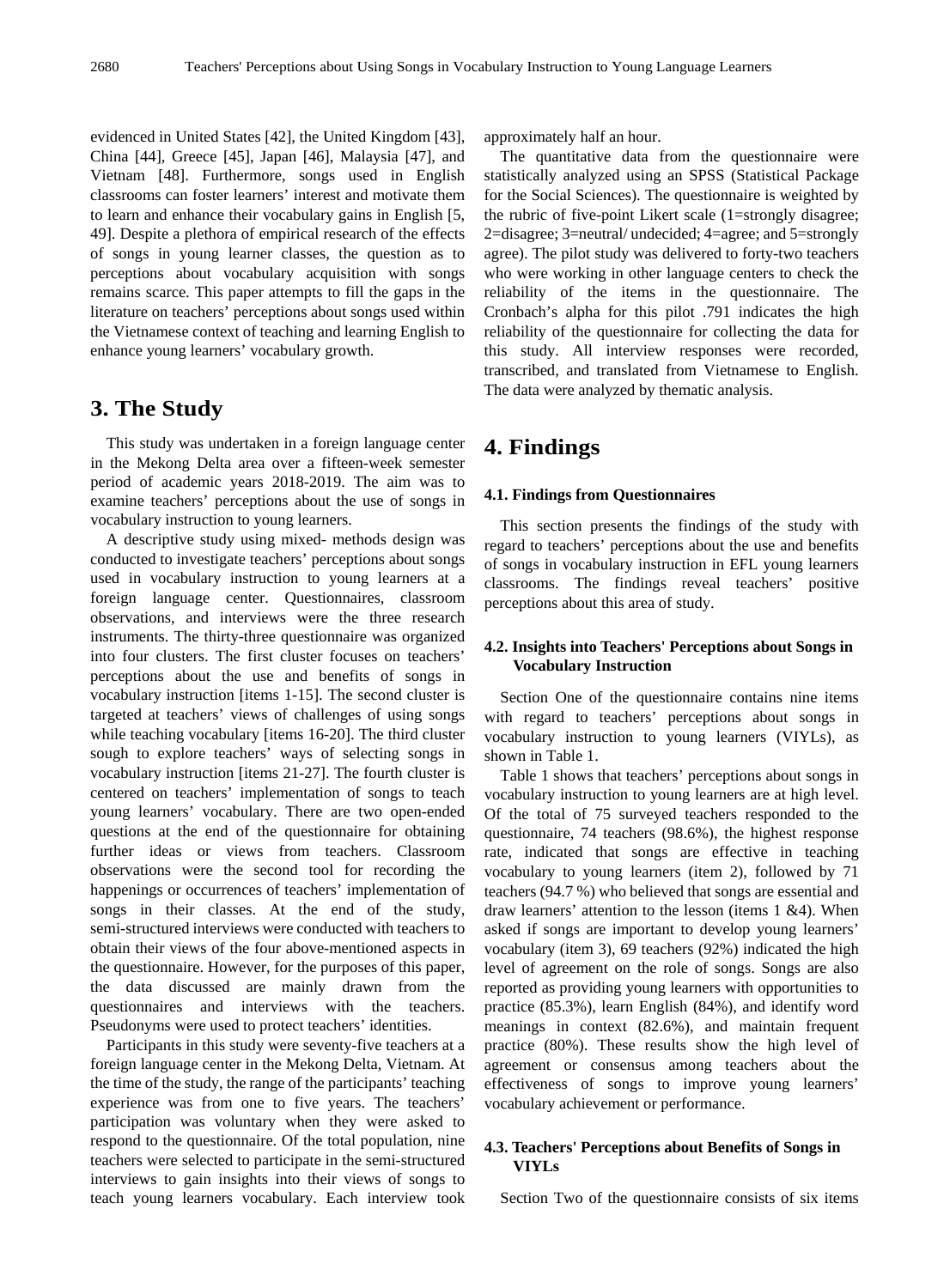with regard to teachers' perceptions about benefits of songs when teaching vocabulary to young learners, as indicated in Table 2.

Table 2 shows the frequency and percentage distribution of teachers' perceptions about benefits of songs in vocabulary instruction to young learners (VIYLs). The majority of responses falls between the category of 'Neutral and Agree'. In particular, Item 10 represents 98.7% (n=74), the highest response rate, of the participants who recognized that songs are used to facilitate young learners' vocabulary retention. The second response rate came with Item 15 as  $94.7\%$  (n=71) of the participants perceived that songs provide young learners with opportunities for vocabulary revision. The third response rate goes with Item 14 indicating that 73.3 % (n=55) of the participants considered songs help learners improve their vocabulary input, followed by 68 % (n=51) of responses to Item 13 regarding songs that draw learners' attention to vocabulary. Moreover, about two-thirds of the participants (69.3% and 61.3%, respectively) agreed that songs are good tools for learners to pick up and practice vocabulary as well as expand their words.

**Table 1.** Teachers' perceptions about songs in vocabulary instruction

|                | <b>Frequencies</b>                                                                         |                                 |               |                |               |                                        |               |
|----------------|--------------------------------------------------------------------------------------------|---------------------------------|---------------|----------------|---------------|----------------------------------------|---------------|
|                |                                                                                            | Disagree &<br>strongly disagree |               | neutral        |               | $A$ gree $\&$<br><b>Strongly agree</b> |               |
|                | <b>Item</b>                                                                                | n                               | $\frac{0}{0}$ | $\mathbf n$    | $\frac{0}{0}$ | n                                      | $\frac{0}{0}$ |
| 1              | I think it is necessary to use songs to teach vocabulary to young<br>learners.             | $\overline{c}$                  | 2.6           | $\overline{2}$ | 2.7           | 71                                     | 94.7          |
| $\overline{2}$ | I think it is effective to use songs to teach vocabulary to young learners.                | $\Omega$                        | $\theta$      | 1              | 1.3           | 74                                     | 98.6          |
| 3              | I think songs are important in developing young learners' vocabulary.                      | $\Omega$                        | $\Omega$      | 6              | 8.0           | 69                                     | 92            |
| $\overline{4}$ | I think songs can draw young learners' attention to the lesson.                            | $\Omega$                        | $\Omega$      | $\overline{4}$ | 5.3           | 71                                     | 94.7          |
| 5              | I think songs provide young learners with opportunities to learn<br>English.               | 2                               | 2.7           | 10             | 13.3          | 63                                     | 84            |
| 6              | I think songs provide young learners with opportunities to practice<br>vocabulary.         | 1                               | 1.3           | 10             | 13.3          | 64                                     | 85.3          |
| $\tau$         | I think songs allow learners to practice vocabulary regularly.                             | 2                               | 2.7           | 13             | 17.3          | 60                                     | 80            |
| 8              | I think songs used to teach vocabulary can offer young learners a<br>friendly environment. | $\mathbf{1}$                    | 1.3           | 7              | 9.3           | 67                                     | 89.3          |
| 9              | I think songs create a meaningful context for young learners to gain<br>vocabulary.        | 2                               | 2.7           | 11             | 14.7          | 62                                     | 82.6          |

**Table 2.** Teachers' perceptions about benefits of songs in VIYLs

|                | <b>Frequencies</b>                                                                          |                                 |               |                |               |                              |               |
|----------------|---------------------------------------------------------------------------------------------|---------------------------------|---------------|----------------|---------------|------------------------------|---------------|
|                |                                                                                             | Disagree &<br>strongly disagree |               | <b>Neutral</b> |               | Agree $\&$<br>strongly agree |               |
|                | <b>Item</b>                                                                                 | $\mathbf n$                     | $\frac{0}{0}$ | n              | $\frac{0}{0}$ | $\mathbf n$                  | $\frac{0}{0}$ |
| 1              | I think songs facilitate young learners' vocabulary retention.                              | $\theta$                        | $\Omega$      |                | 1.3           | 74                           | 98.7          |
| $\overline{2}$ | I think songs allow young learners to learn more vocabulary than<br>usual.                  |                                 | 1.3           | 28             | 37.3          | 46                           | 61.3          |
| 3              | I think songs can create conditions for young learners to learn and<br>practice vocabulary. | 4                               | 5.3           | 19             | 25.3          | 52                           | 69.3          |
| $\overline{4}$ | I think songs can help young learners focus on vocabulary.                                  | 7                               | 9.3           | 17             | 22.7          | 51                           | 68            |
| 5              | I think songs can help young learners develop vocabulary.                                   | $\overline{4}$                  | 5.3           | 16             | 21.3          | 55                           | 73.3          |
| 6              | I think songs can offer young learners opportunities to review<br>vocabulary.               |                                 | 1.3           | 3              | 4.0           | 71                           | 94.7          |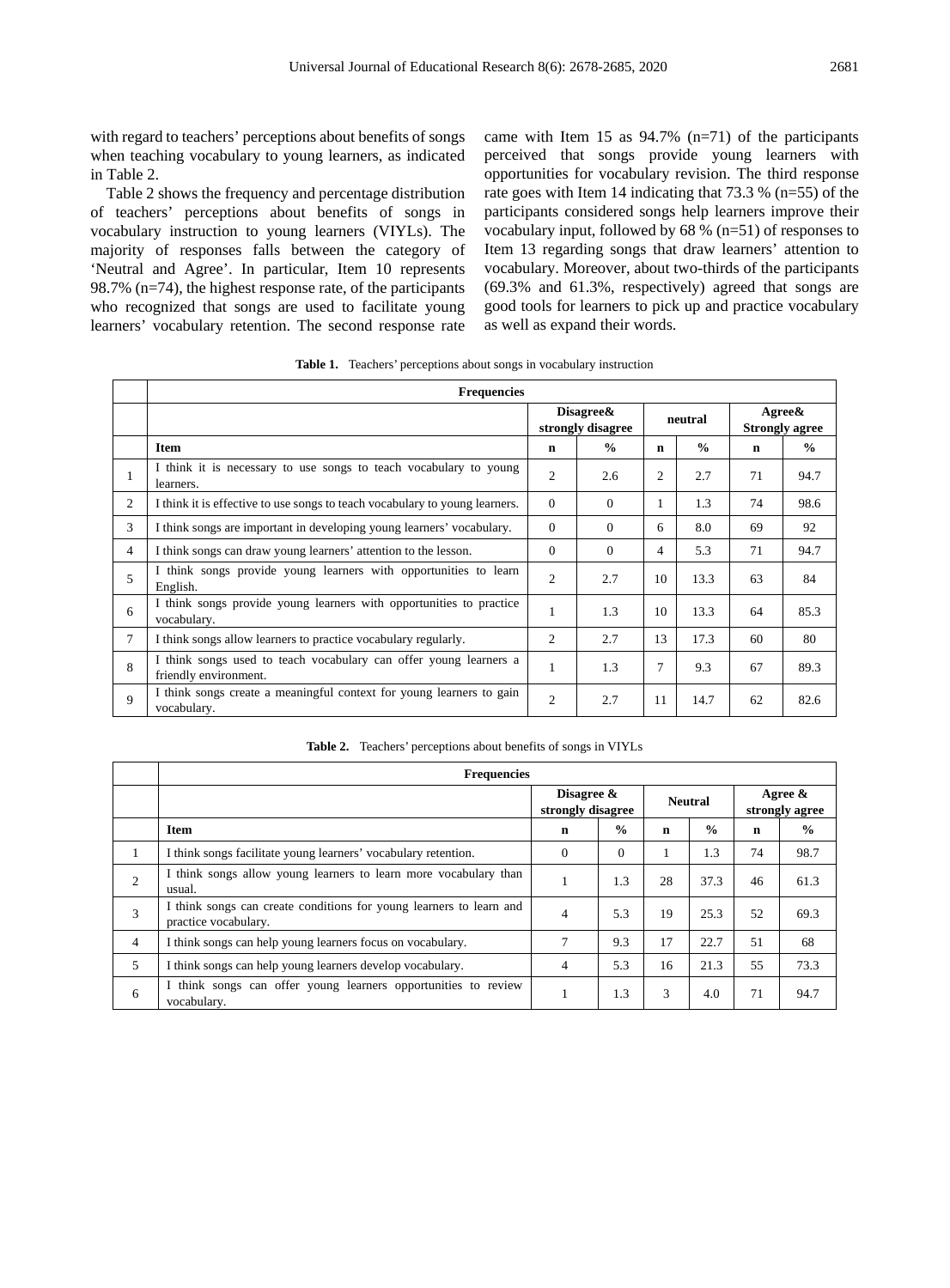|                | <b>Frequencies</b>                                                                                                             |                                    |               |                |               |                              |               |  |
|----------------|--------------------------------------------------------------------------------------------------------------------------------|------------------------------------|---------------|----------------|---------------|------------------------------|---------------|--|
|                |                                                                                                                                | Disagree $\&$<br>strongly disagree |               | <b>Neutral</b> |               | Agree $\&$<br>strongly agree |               |  |
|                | Item                                                                                                                           | n                                  | $\frac{0}{0}$ | n              | $\frac{0}{0}$ | $\mathbf n$                  | $\frac{0}{0}$ |  |
| $\mathbf{I}$   | The teacher sets the context before using songs<br>to teach vocabulary to young learners.                                      | 2                                  | 2.7           | 5              | 6.7           | 68                           | 90.7          |  |
| $\overline{2}$ | The teacher introduces new vocabulary before having learners<br>listen to a song.                                              | 4                                  | 5.3           | 7              | 9.3           | 64                           | 85.4          |  |
| 3              | The teacher encourages young learners to act out or mime words in<br>the song.                                                 | 3                                  | 4             | 12             | 16            | 60                           | 80            |  |
| $\overline{4}$ | The teacher plays the song multiple times for young learners to<br>repeat words.                                               | 2                                  | 2.7           | 3              | 4             | 70                           | 93.4          |  |
| 5              | The teacher delivers handouts of a song and asks young learners to<br>fill the gaps and match words using pictures with lines. | 8                                  | 10.6          | 7              | 9.3           | 60                           | 80            |  |
| 6              | The teacher plays the song again to check learners' understanding<br>and memory of words.                                      | 1                                  | 1.3           | 6              | 8             | 68                           | 90.7          |  |

**Table 3.** Teachers' perceptions about the use of songs in VIYLs

#### **4.4. Teachers' Perceptions about the Use of Songs in VIYLs**

Findings from six items about teachers' perceptions about the use of songs in vocabulary instruction are shown in Table 3.

As can be seen in Table 3, the frequency and percentage distribution of each item (Items 16 to 21) regarding teachers' perceptions about the use of songs in VIYLs, whereby the majority of responses fall between the category of 'Agree and Strongly Agree' (high level of agreement). In particular, Item 19 represents the highest response rate of 93.4% (n=70) of the participants who have learners listen to the song several times in order to repeat words. Items 16 and 21 ranked second as 90.7 % (n=68) of the participants set the context before playing the song and replay a song to check if learners understood and remembered the words in that song. 85.4 % (n=64) of participants' responses to Item 17 indicating that the teacher introduced new vocabulary before having learners listen to the song. 80% of the participants responded that they encouraged learners to act out or mime words as well as practice gap-fill or matching exercises.

#### **4.5. Findings from the Interviews**

Teachers' perceptions about using songs in vocabulary instruction to young learners

The findings indicate that nine interviewed teachers reported positive perceptions about using songs in vocabulary instruction to young learners. The six themes are identified as memorizing vocabulary, reviewing vocabulary, drawing attention, stimulating learning atmosphere, improving reading and writing of words, and facilitating pronunciation.

#### **4.6. Memorizing Vocabulary**

Three of nine teachers claimed that songs contributed to

young learners' memorizing words. The following extracts illustrate their views.

*"Songs can help young learners to expand their vocabulary and memorize words more deeply when they listen to songs and sing them again".* (Huong, interview extract).

*"Songs containing contexts make young learners remember vocabulary very easily."* (Nhi, interview extract).

*"Songs provide young learners with opportunities to expand vocabulary by looking at other words and asking for meanings"* (Lan, interview extract).

#### **4.7. Reviewing Vocabulary**

Two teachers reported that listening to songs could help learners review words. Chi emphasized that pictures and actions in video songs facilitated young learners' vocabulary development and vocabulary revision. Chi said,

*"When listening to video songs with following pictures and doing actions in songs, young learners will review vocabulary from previous lessons."* (Chi, interview extract)*.*

Ngoan indicated that songs helped to review vocabulary for young learners thanks to the song actions and melodies. She shared,

*"Songs help learners review vocabulary because they remember the song and automatically sing it when listening and acting it out."* (Ngoan, interview extract).

#### **4.8. Drawing Learners' Attention**

Two teachers asserted that young learners could concentrate more on vocabulary learning when they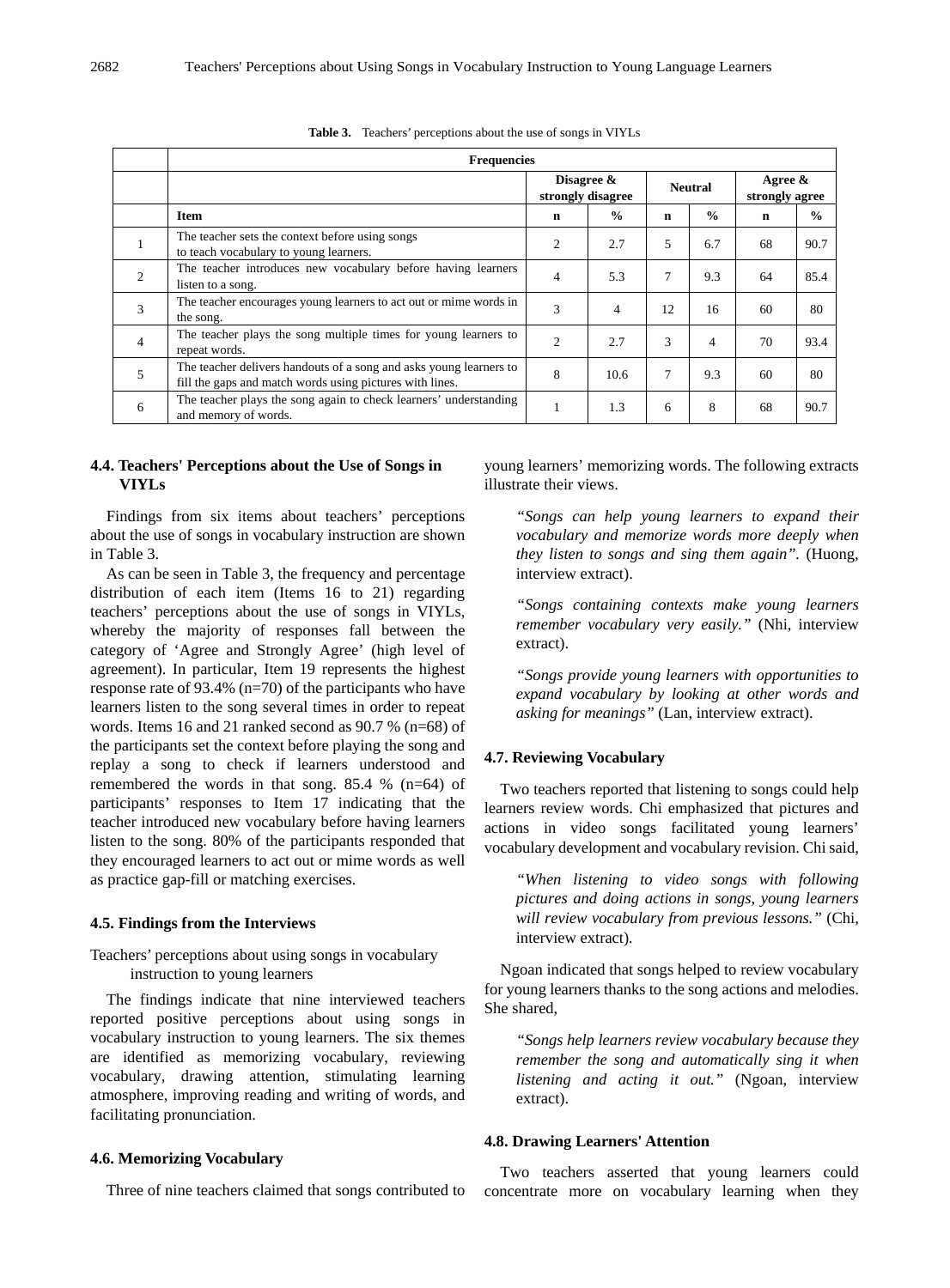listened to songs. Khai asserted that the teacher could draw young learners' attention to the lesson when playing the songs. Khai said,

*"Young learners will concentrate more on the lesson because the teacher plays the song to engage students in listening."* (Khai, interview extract).

In Ngoan's views, melodies of songs made young learners attentive in learning vocabulary. Ngoan said,

*"Songs attract their attention to the vocabulary learning because the young learners like listening to melodies in the songs."* (Ngoan. interview extract).

#### **4.9. Providing Stimulating Learning Environment**

Three teachers believed that songs helped young learners to avoid boredom and distraction in vocabulary learning. The following extracts illustrate their views.

*"Listening to songs, young learners will not feel bored and are easy to do whatever the teacher asks them to do."* (Thanh, Interview extract).

*"Learners can dance and sing the song. That's fun and entertaining. They like to learn more new words instead of sitting in one place."* (Thy, Interview extract).

*"I think songs used to start the lesson always make learners feel excited as they can feel at ease and move."* (Nguyen, Interview extract).

#### **4.10. Enhancing Reading and Writing**

One teacher thought through practicing listening to the songs, young learners could develop reading and writing abilities. Phi said,

*"When learners are asked to observe or look at an activity related to the song, they can write or read words from that song."* (Phi, Interview extract).

#### **4.11. Improving Pronunciation**

Two teachers contended that songs could help improve or facilitate young learners' pronunciation of words. Nhi said,

*"Songs help young learners pronounce the sounds or words set in songs more exactly by listening to songs."*  (Nhi, interview extract).

Lan emphasized that if young learners listened to songs many times, their pronunciation of new words could be improved thanks to singers' accents. Lan shared,

*"Young learners will improve their pronunciation of words because video songs contain standard accents, which young learners listen to and repeat many times*." (Lan, interview extract).

### **5. Discussion**

Findings from this study reveal that the participating teachers perceived songs as beneficial in teaching vocabulary to young learners. In particular, these teachers reported that songs were effective in young learners' vocabulary instruction with regard to amount of words, retention, increased attention, friendly environment, practice opportunities, and meaningful contexts. These positive aspects suggest that songs serve as a useful tool for promoting young learners' vocabulary, which aligns with findings of several studies[e.g.[, 4,](#page-6-1) [6,](#page-6-2) [14,](#page-6-8) [22\]](#page-6-18). These authors claim that songs are a valuable resource for teachers to promote lexical knowledge and improvements of young learners through their exposure and repeated occurrences or practices. The study provides insights into how teachers' perceptions can influence their decision-making in selecting songs and appropriate strategies in order to involve young learners in interactive, entertaining, and motivating learning process of vocabulary gains.

Analysis from the interview responses reveals themes that were congruent with teachers' perceptions about songs in vocabulary instruction from the findings from the questionnaire. Pronunciation practice of words reported as an improved part of young learners' English through songs confirms the connection between songs and language learning, as documented in the literature[\[50,](#page-7-15) [51\]](#page-7-16). These argue that listening to music and songs can enhance listening skills in a foreign language, one of the key features needed for language learning. From the linguistic perspective, songs provide learners a source of language to develop their listening abilities, including pronunciation coupled with grammar, syntax, and vocabulary development.

### **6. Conclusions**

The findings from the study show that teachers had positive perceptions about using songs in instructing vocabulary to young learners. There are some important pedagogical implications for teachers and school administrators. First, teachers' perceptions about using songs in vocabulary instruction to young learners play an important role in young learners' vocabulary gains. Given the importance of perceived effects of songs, it is important for teachers to become more aware of their roles and responsibility for providing young learners with apposite contexts to learn and practice vocabulary through songs as a potentially resourceful means. Furthermore, teachers should find ways to select songs pertinent to the needs and interests of learners in order to enhance learners' vocabulary gains in their learning process. Moreover, teachers should be given opportunities to have professional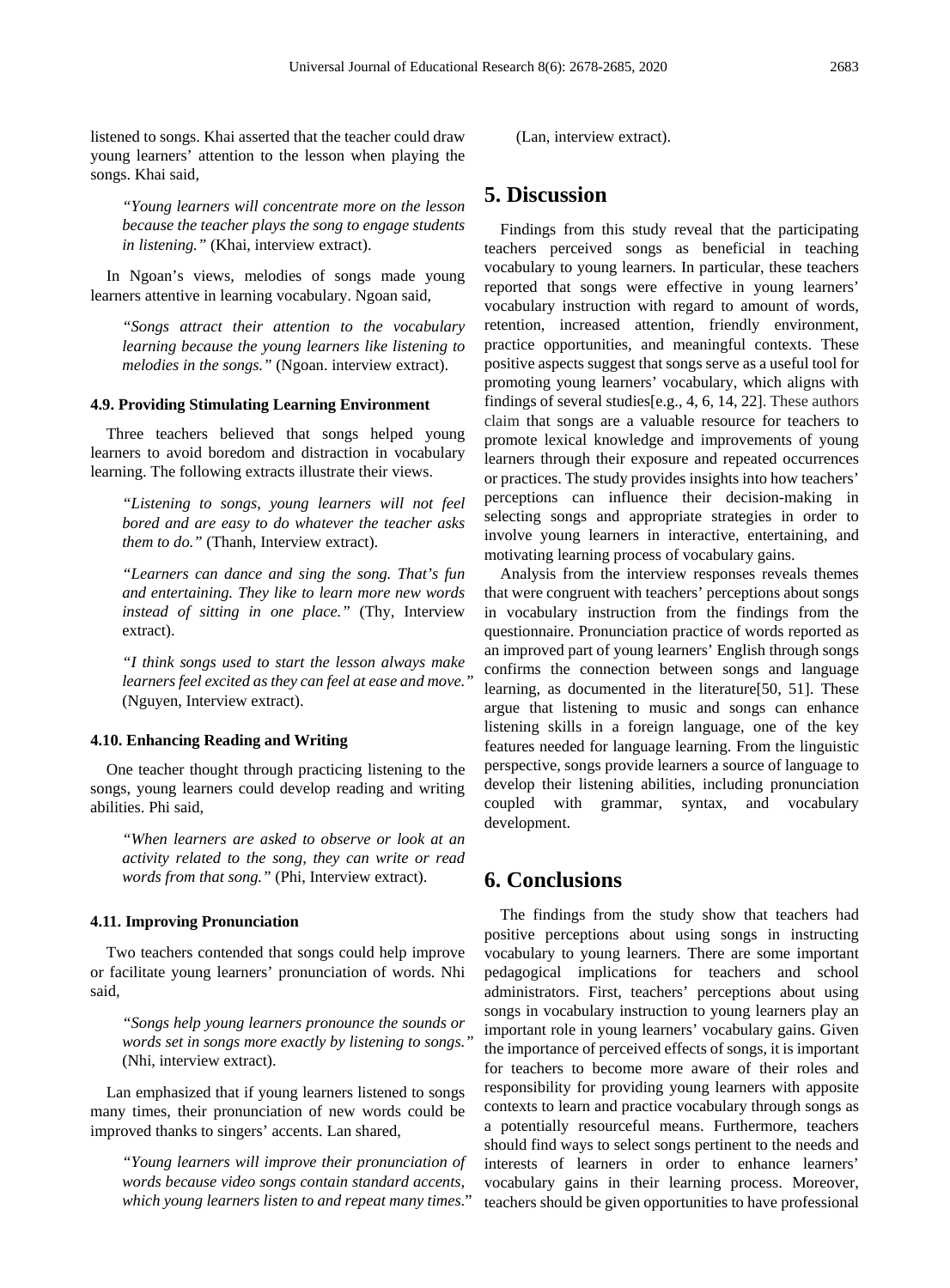development training particularly in using songs in different classroom contexts of vocabulary learning in order to meet the English proficiency levels of young learners. Schools or language center authorities should equip classrooms with facilities for teachers to make best use of songs and create a fun and motivating learning space or atmosphere for learners.

### **REFERENCES**

- <span id="page-6-0"></span>[1] N. Schmitt, *Vocabulary in language teaching*. Cambridge: Cambridge University Press, 2000.
- [2] N. Schmitt, *Researching vocabulary: A vocabulary research manual*. United Kingdom: Palgrave Mcmillan, 2010.
- <span id="page-6-13"></span>[3] I. S. P. Nation, *Learning vocabulary in another language*. Cambridge: Cambridge University Press, 2001.
- <span id="page-6-1"></span>[4] N. T. Millington, "Using songs effectively to teach English to young learners," *Language Education in Asia,* vol. 2, pp. 134-141, 2011.
- <span id="page-6-28"></span>[5] C. Shen, "Using English songs: An enjoyable and effective approach in ELT," *English Language Teaching,* vol. 2, pp. 88-94, 2009.
- <span id="page-6-2"></span>[6] N. Pavia, S. Webb, and F. Faez, "Incidental vocabulary through listening to songs," *Studies in Second Language Acquisition,* vol. 41, pp. 745-768, 2019.
- <span id="page-6-3"></span>[7] Ministry of Education and Training, "Teaching and learning foreign languages in the national education system from 2008 to 2020," ed. Hanoi: Vietnam, 2008.
- <span id="page-6-4"></span>[8] R. Adams and J. Newton, "TBLT in Asia: Constraints and opportunities," *Asian Journal of English Language Teaching,*  vol. 19, pp. 1-17, 2009.
- <span id="page-6-14"></span>[9] T. N. Le and H. B. Nguyen, "Task-based language learning and student motivation in vocabulary acquisition, *Language Education in Asia,* vol. 3, pp. 106-120, 2012.
- [10] J. C. Richards, P. B. Gallo, and W. A. Renandya, "Exploring teachers' beliefs and the processes of change," *PAC Journal,*  2001.
- <span id="page-6-5"></span>[11] G. M. Davis, "Songs in the young learner classroom: A critical review of evidence," *ELT Journal,* vol. 71, pp. 445-455, 2018.
- <span id="page-6-6"></span>[12] G. M. Davis and W. Fan, "English vocabulary acquisition through songs in Chinese kindergarten students," *Chinese Journal of Applied Linguistics,* vol. 39, pp. 59-71, 2016.
- <span id="page-6-7"></span>[13] D. Engh, "Why use music in English language learning? A survey of the literature," *English Language Teaching,* vol. 6, pp. 113-127, 2013.
- <span id="page-6-8"></span>[14] S. A. Albaladejo, Y. Coyle, and J. R. de Larios, "Songs, stories, and vocabulary acquisition in preschool learners of English as a foreign language," *System,* vol. 76, pp. 116-128, 2018.
- <span id="page-6-9"></span>[15] M. Ward, G. Grinstein, and D. Keim, *Interactive data visualization: Foundations, techniques and applications*

*(2nd Ed.)*. New York: A K Peters/ CRC Press, 2015.

- <span id="page-6-10"></span>[16] P. Eggen and D. Kauchak, *Educational psychology: Windows on classrooms (5th Ed.)*. Upper Saddle River, NJ: Merrill Prentice Hall, 2001.
- <span id="page-6-11"></span>[17] L. M. Anderson and J. A. Stillman, "Student teaching's contribution to preservice teacher development: A review of research focused on the preparation of teachers for urban and high-needs contexts," *Review of Educational Research,* vol. 83, pp. 3-69, 2013.
- <span id="page-6-12"></span>[18] P. Sangster, C. Anderson, and P. O'Hara, "Perceived and actual levels of knowledge about language amongst primary and secondary student teachers: Do they know what they think they know?," *Language Awareness,* vol. 22, pp. 293-319, 2013.
- <span id="page-6-15"></span>[19] H. T. Tran, "EFL teachers' perceptions about vocabulary acquisition and instruction," PhD, Alliant International University, San Diego, California, 2011.
- <span id="page-6-16"></span>[20] C. S. M. Lee, "Teachers' perceptions in developing robust vocabulary instruction," PhD, College of Education, Walden University, Minneapolis, Minnesota, USA, 2017.
- <span id="page-6-17"></span>[21] S. Gass, "Discussion: Incidental vocabulary learning," *Studies in Second Language Acquisition,* vol. 21, pp. 319-333, 1999.
- <span id="page-6-18"></span>[22] K. Ezzair, "English teachers' perceptions of vocabulary instruction in English language learners' classrooms," PhD, College of Education, Walden University, Minneapolis, Minnesota, USA, 2019.
- [23] P. Nation, *What should every EFL teacher know*. Tokyo, Japan: Compass Publishing, 2013.
- <span id="page-6-19"></span>[24] J. C. Richards and T. Rodgers, *Approaches and methods in language teaching*. Cambridge: Cambridge University Press, 2001.
- <span id="page-6-20"></span>[25] G. Ellis, "Young learners: Clarifying our terms," *ELT Journal,* vol. 68, pp. 75-78, 2014.
- <span id="page-6-21"></span>[26] S. Phillips, *Young learners*. Bristol, UK: Oxford University Press, 1993.
- <span id="page-6-22"></span>[27] L. Cameron, *Teaching language to young learners*. Cambridge: Cambridge University Press, 2001.
- [28] P. McKay, *Assessing young language learners*. Cambridge: Cambridge University Press, 2006.
- [29] J. K. Shin and J. A. Crandall, *Teaching young learners English: From theory to practice*. Boston, MA: National Geographic Learning, 2014.
- <span id="page-6-23"></span>[30] S. Thomson, "Title," unpublished.
- <span id="page-6-24"></span>[31] L. Cameron, "Challenges for ELT from the expansion in teaching children," *ELT Journal,* vol. 57, pp. 105-112, 2003.
- <span id="page-6-25"></span>[32] D. Nunan, *Teaching English to young learners*. Anaheim, CA: Anaheim University Press, 2011.
- <span id="page-6-26"></span>[33] K. Q. T. Lieu and H. B. Nguyen, "Impact of pictures on young learners' speaking ability at a primary school in Tra Vinh province, Vietnam," *The International Journal of Humanities and Social Studies,* vol. 6, pp. 441-447, 2018.
- <span id="page-6-27"></span>[34] J. Newton, "Incidental vocabulary learning in classroom